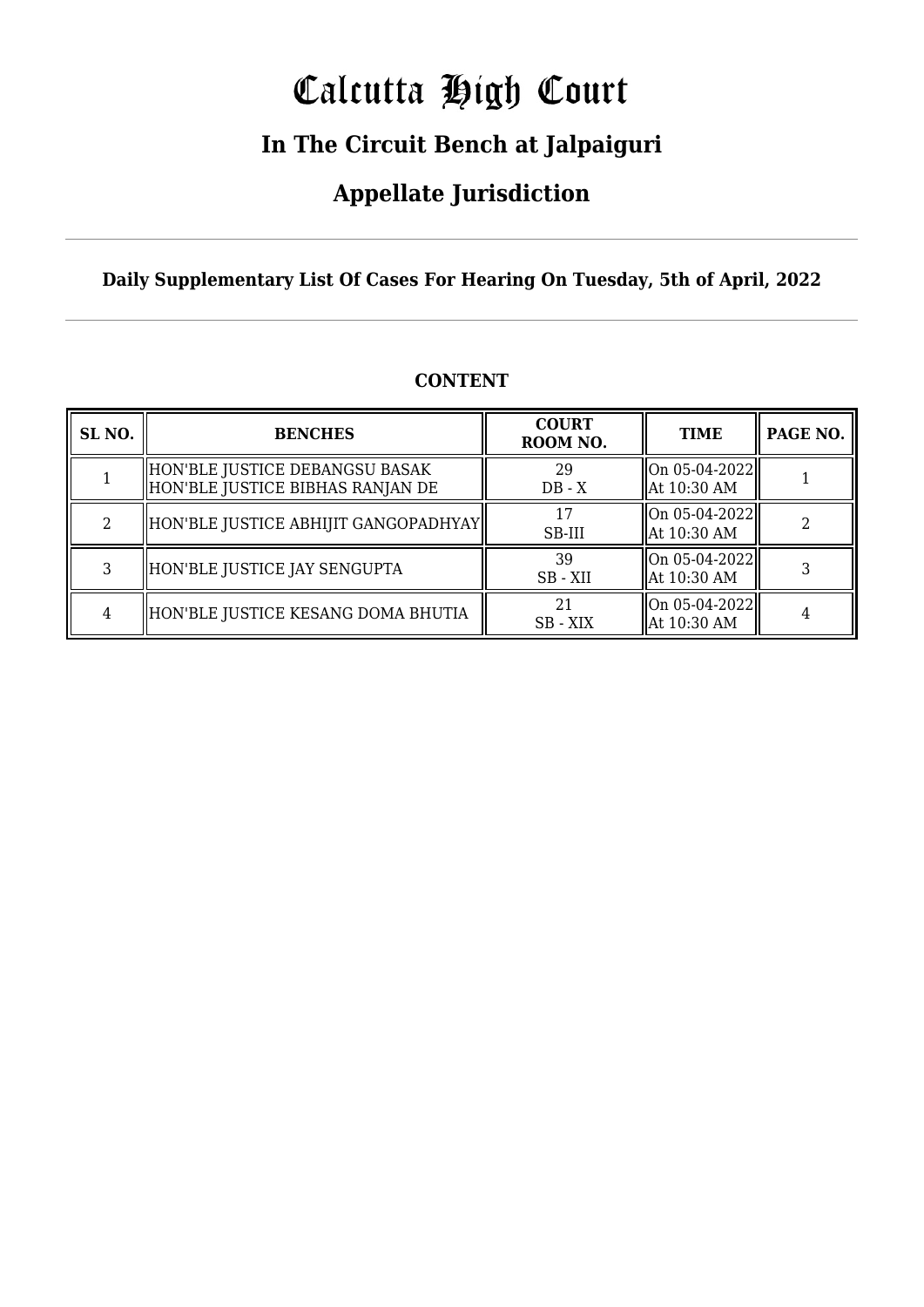

**DAILY CAUSELIST For Tuesday The 5th April 2022**

**COURT NO. 29**

#### **DIVISION BENCH (DB - X)**

**AT 10:30 AM**

**HON'BLE JUSTICE DEBANGSU BASAK HON'BLE JUSTICE BIBHAS RANJAN DE (VIA VIDEO CONFERENCE)**

#### **FROM PRINCIPAL BENCH**

#### **APPLICATION FOR BAIL**

| CRM(DB)/76/2022<br>[Restoration]<br>Application] | <b>TULSI CHHETRI</b><br>VS<br>State of West Bengal | MADHUSHRI DUTTA |
|--------------------------------------------------|----------------------------------------------------|-----------------|
| CRM(DB)/81/2022                                  | TASHI WANGDI SHERPA<br>VS<br>State of West Bengal  | ARUSHI RATHORE  |

#### **APPLICATION**

3 IA NO. CRAN/1/2022 BISWAJIT ROY [Restoration Application] In CRM(DB)/68/2022 Vs State of West Bengal

ARNAB SAHA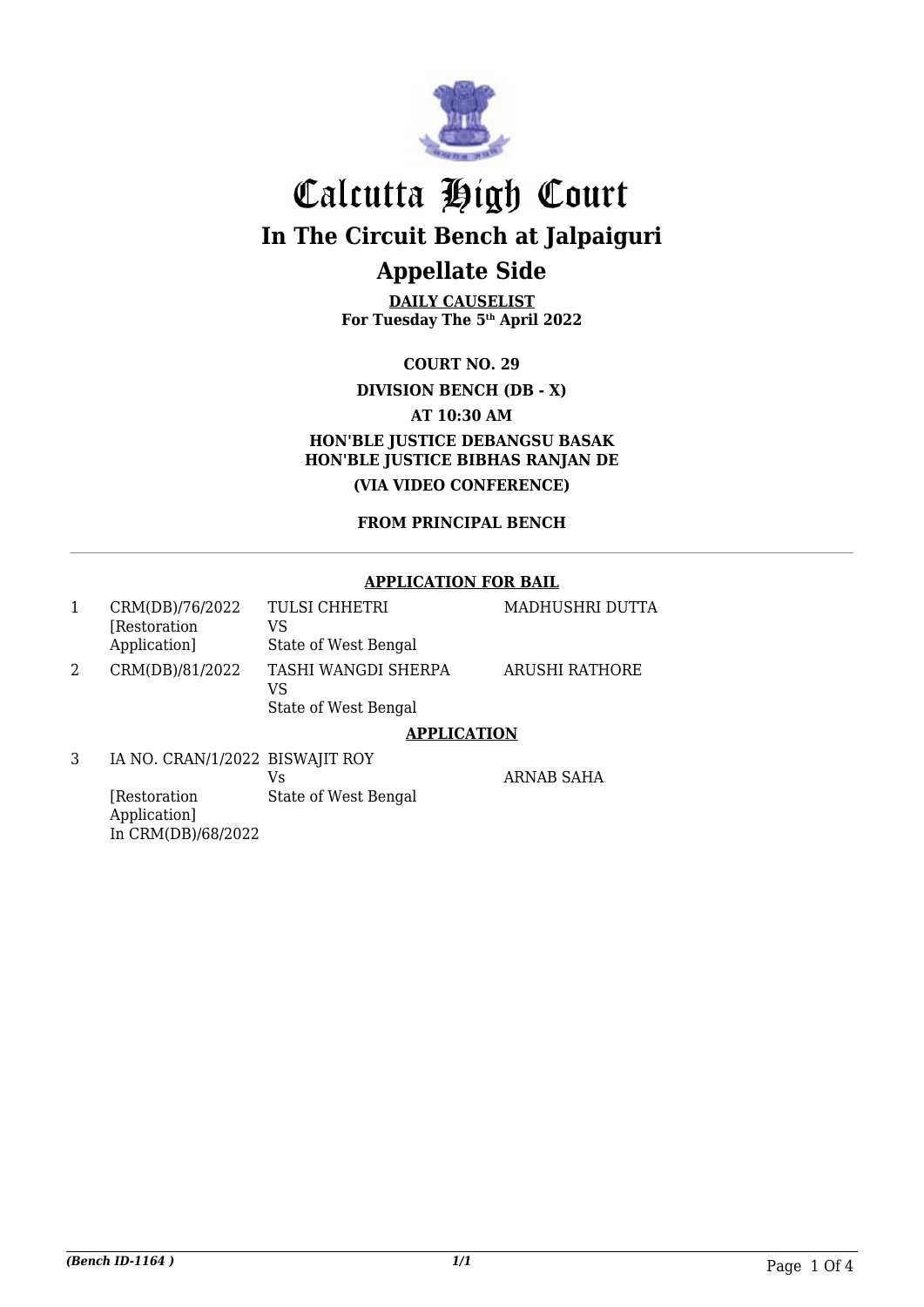

**DAILY CAUSELIST For Tuesday The 5th April 2022**

**COURT NO. 17 SINGLE BENCH (SB-III) AT 10:30 AM HON'BLE JUSTICE ABHIJIT GANGOPADHYAY (VIA VIDEO CONFERENCE)**

**FROM PRINCIPAL BENCH**

#### **SPECIALLY FIXED MATTERS**

SK IMTIAJ UDDIN

1 WPA/741/2022 [10.30. A.M.] SITADRY CHAKRABORTY VS STATE OF WEST BENGAL AND ORS.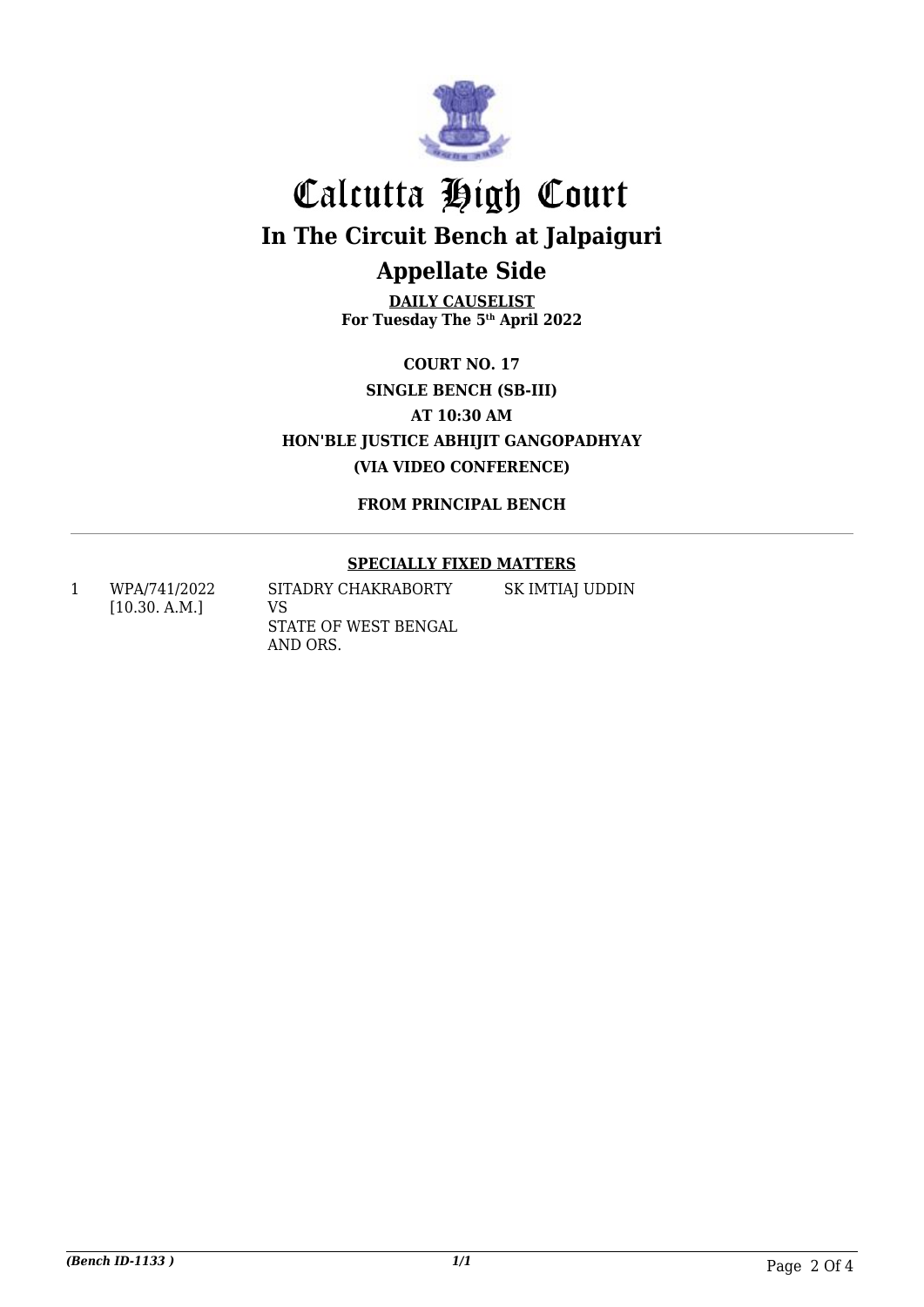

**DAILY CAUSELIST For Tuesday The 5th April 2022**

**COURT NO. 39 SINGLE BENCH (SB - XII) AT 10:30 AM HON'BLE JUSTICE JAY SENGUPTA (VIA VIDEO CONFERENCE)**

#### **FROM PRINCIPAL BENCH**

#### **CRIMINAL MOTION**

|   | CRR/56/2022 | KRISHNAKANTA BARMAN<br>VS<br>State of West Bengal                      | PRONOJIT ROY                        |
|---|-------------|------------------------------------------------------------------------|-------------------------------------|
| 2 | CRR/61/2022 | SUBIR SAMANTA AND ORS<br>VS<br><b>SAHELI DEY</b>                       | <b>MANSWITA</b><br><b>MUKHERJEE</b> |
|   |             | <b>EXTENSION OF INTERIM ORDER</b>                                      |                                     |
| 3 | CRR/10/2022 | <b>SURENDRA KUMAR</b><br>AGARWAL AND ORS<br>VS<br>STATE OF WEST BENGAL | <b>SUJIT BANERJEE</b>               |

IA NO: CRAN/1/2022